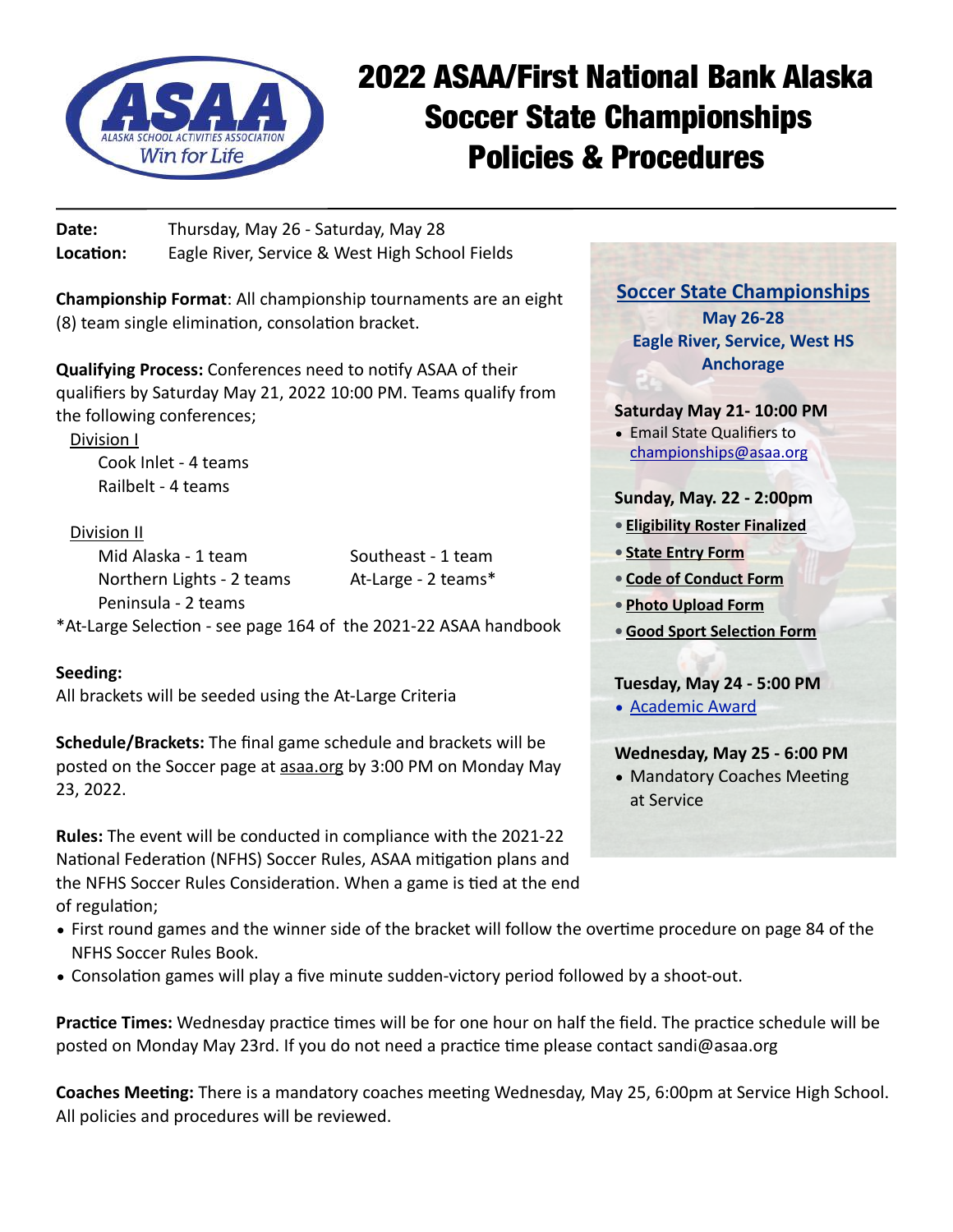### 2022 SOCCER POLICIES & PROCEDURES

**Roster:** ASAA is using Planeths for its School Activities Reporting System (SARS). Schools need to submit rosters and indicate which students have qualified for state through this system. This can be done by accessing the soccer eligibility roster. Enter jersey numbers and indicate the student is a state qualifier. In addition, the State Championship Entry Form must be submitted. Both submissions are due by 2pm on Sunday May 22nd. A copy of the submitted roster will be included in the coaches packet. Coaches must verify their official roster at the coaches meeting. Following the coaches meeting, NO CHANGES to roster personnel may be made. If jersey numbers change, coaches must notify ASAA.

## **Home/Visitor:**

Home team is top of the bracket, will sit on the right side when facing the field from the official area and will wear dark jerseys and socks. Visiting team is bottom of the bracket , will sit on the left side when facing the field from the official area and will wear white jerseys and socks.

**Warm Up Area:** Teams are allowed to warm up before their game behind the soccer goals far enough away not to interfere with the play on the field. Soccer balls are not allowed in this area while games are in progress. There are additional fields at each site that can be used for warm up with soccer balls.

**Soccer Balls:** Nike will be the official state tournament ball. Balls for warm-up will be provided or you may use your own.

**Team/Coaching Area:** The team area is for participants in uniform, managers and coaches only. The maximum number of individuals in the team area is 28. All individuals must be wearing their pass or be in uniform. Due to safety concerns only individuals 7th grade age or above may be in the team area during competition. Please clean up your area after your games.

**Stadium Rules:** All sites have basic rules for their turf fields:

- NO FOOD/DRINK (besides water) allowed on field or sidelines
- NO SUNFLOWER SEEDS
- NO GUM
- NO BIKES or SKATEBOARDS
- NO DOGS
- NO FIELD HEATERS OF ANY TYPE ARE ALLOWED (gas/electrical/etc.).

**Water:** Participants should have their own water bottles.

**Hospitality:** There will be no hospitality area this year.

# **Passes:**

Coaches: Only certified coaches listed on the School Activities Reporting System (SARS) will receive a pass. Coaches must have on their person the pass while on the bench. If not the school will be fined \$25. Participants: Passes will be based on submitted rosters. Managers should be included on the roster. All participants must be in uniform or have their pass with them while on the bench. If not the school will be fined \$10.

Administration: Each school will be provided one pass for attending administrators. The administrator should check in with an ASAA staff member upon arrival to receive a pass.